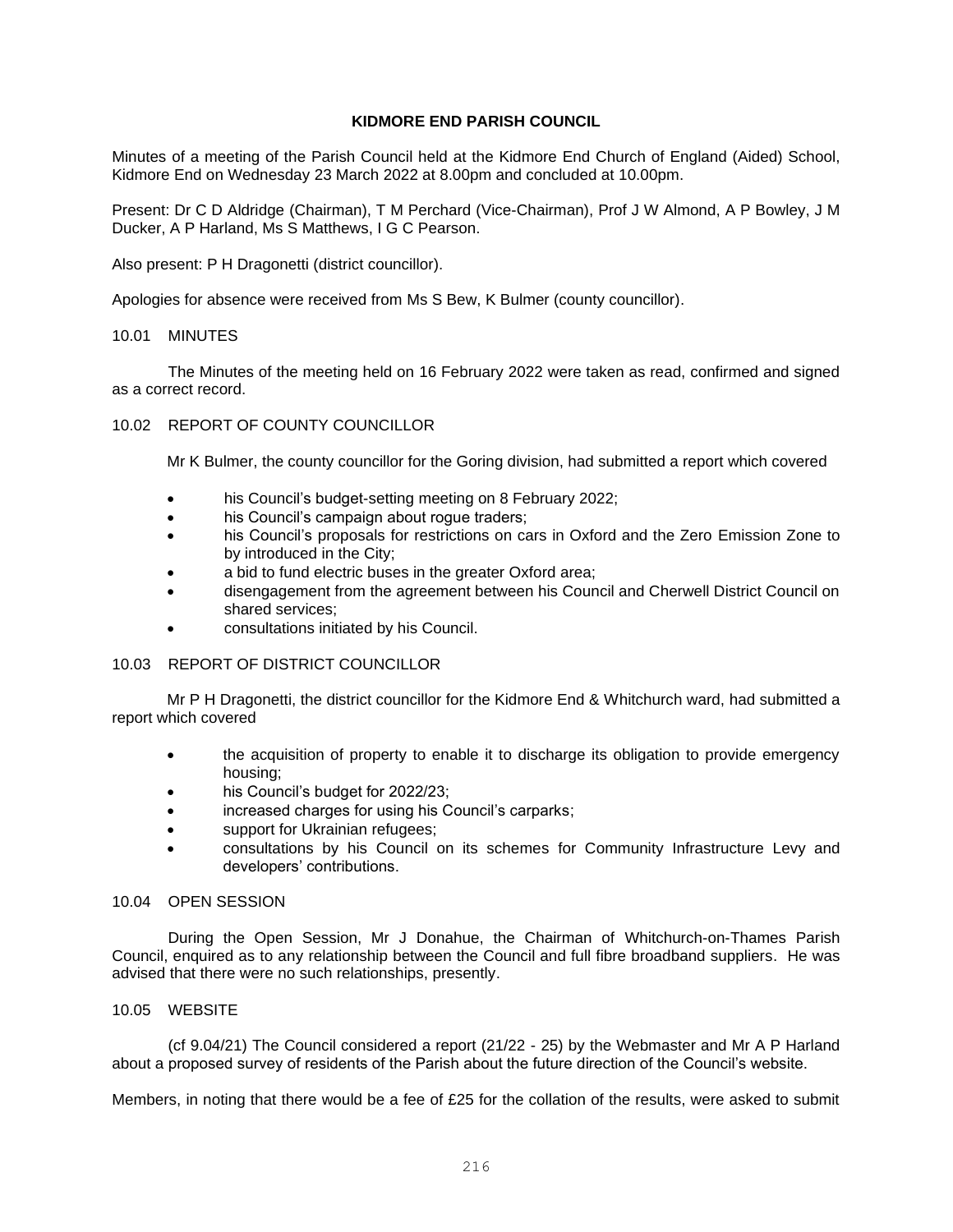comments on the survey questions by 25 March 2022.

RESOLVED: That the survey proceed as proposed, but that paper copies be available for those residents who request them.

### 10.06 COMMUNITY INFRASTRUCTURE LEVY

(cf 9.12/22) The Council considered a report (21/22 - 26) by the Clerk, seeking to remind the Council about the Community Infrastructure Levy (CIL), and to update it on the investigations of the projects or schemes which it had selected on which the CIL monies might be spent.

The report listed the projects previously put forward by Members and residents of the Parish. Members discussed possible further projects, eg remedial works to the Gallowstree Common well-head structure or the creation of cycle paths.

RESOLVED: That a working party, comprising Prof J W Almond, Mr J M Ducker and Mr A P Harland, be established further to review possible schemes upon which the Council could spend its "share" of Community Infrastructure Levy monies, and report thereon to the Council at its meeting in May 2022.

# 10.07 TEMPORARY ROAD CLOSURES

(cf 9.13/22) With an e-mail, an officer of the County Council gave notice of the temporary closure, under the Road Traffic Regulation Act 1984, of the A4074 road between Woodcote and Ipsden on 14 and 15 May 2022, to facilitate surface dressing works. Whilst outside the Parish, the closure might well impact on residents travelling north.

### 10.08 NEIGHBOURHOOD DEVELOPMENT PLAN

(cf 9.14/22) The District Council's Senior Planning Policy Officer (Neighbourhood), in an e-mail, passed on the thanks of the Examiner for the Council's response to his second clarification note in respect of the draft Kidmore End Neighbourhood Development Plan. The Examiner had requested a further period of consultation, limited to the amendments to Appendix D7 (Housing Allocation) of the draft plan. The consultation had started on 3 March 2022 and ended on the day of the meeting.

### 10.09 GALLOWSTREE COMMON – LANDSCAPE IMPROVEMENTS

(cf 9.16/22) By e-mail, the County Council's Corporate Director for Environment and Place indicated that his Council had no objection to the work to remove the brambles on the land on the south east side of the junction of Wood Lane and Horsepond Road, Gallowstree Common. The only stipulation was that those undertaking the work recognised that they were working adjacent to the carriageway, and take appropriate care.

### 10.10 KIDMORE END POND

(cf 9.18/22) The Chairman had received quotations for the clearance works, specified at the last meeting, at Kidmore End pond, net of VAT, as follows:

Ian Kendrick Ltd - £1250 SAS Landscaping - £1750.

Although the Council's Financial Regulations (11.1(h)) required 3 quotes, the Chairman and the Clerk considered that a 3rd quotation was unnecessary in this case, as both local potential contractors had offered prices. Accordingly, the Chairman had, as a matter of urgency, awarded the contract for the work to Ian Kendrick Ltd.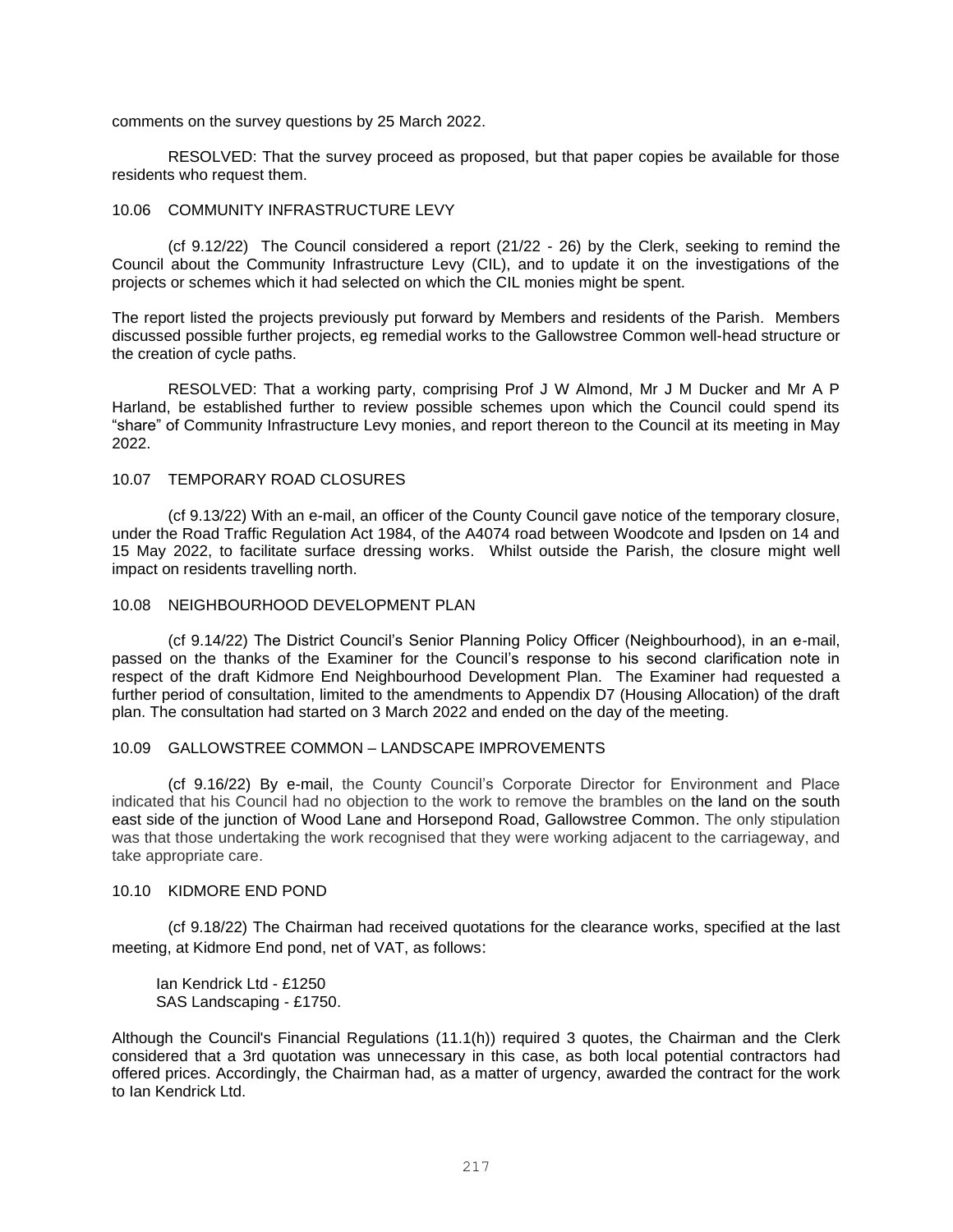RESOLVED: That the action of the Chairman be approved and confirmed.

### 10.11 KIDMORE END PLAY AREA

(cf 9.19/22) The Chairman reported that, in accordance with the authority granted by the Council at its meeting in February 2022, she had let the contract for the replacement of a gatepost at the vehicular access into the Kidmore End Play Area to SAS Landscaping Ltd, the contractor providing the lower of the 2 quotations, in the sum of £405 + VAT. In the event, the other gatepost at the site had had to be reset, at additional cost.

### 10.12 FINANCE SUB-COMMITTEE

The Council received the minutes of the meeting of the Finance Sub-Committee held on 8 March 2022*.*

Attention was drawn to Minute 136 in the report. As a matter of urgency, the Chairman had adopted the recommendation in that Minute. However, subsequently, residents of Gallowstree Common, led by Mr & Mrs D Beddis of The Hamlet, had offered to repair the play railway engine at the Gallowstree Common Play Area, on a materials' cost-only basis. Accordingly, the proposed hire of a refuse skip was not necessary.

RESOLVED: 1 That, notwithstanding Financial Regulation 3.5, the unspent budgetary provision in the financial year 2021/22 under the following budget heads be carried forward, on 31 March 2022, into the financial year 2022/23:

Pavilion remedial works Pavilion – Sinking Fund Allotments Wells – maintenance Enhancements at Tokers Green pond Postages **Telephones** Audit fees IT equipment for Clerk Grants to outside bodies Cleaning war memorial/wreath/appeal Neighbourhood Development Plan Traffic management measures Unspecified projects

2 That the following grants be made in the financial year 2021/22:

- Citizens' Advice Oxfordshire South & Vale £100
- Mapledurham Parish Council £210.

3 That the offer of Mr & Mrs D Beddis and other residents, to repair the play railway engine at the Gallowstree Common Play Area, on a materials' only basis, be accepted.

4 That the contract with the District Council for the servicing of the dog hygiene bin be terminated on 31 March 2022, and, notwithstanding Financial Regulation 11.1(h), a new contract be arranged with the Shield Group with effect from 1 April 2022.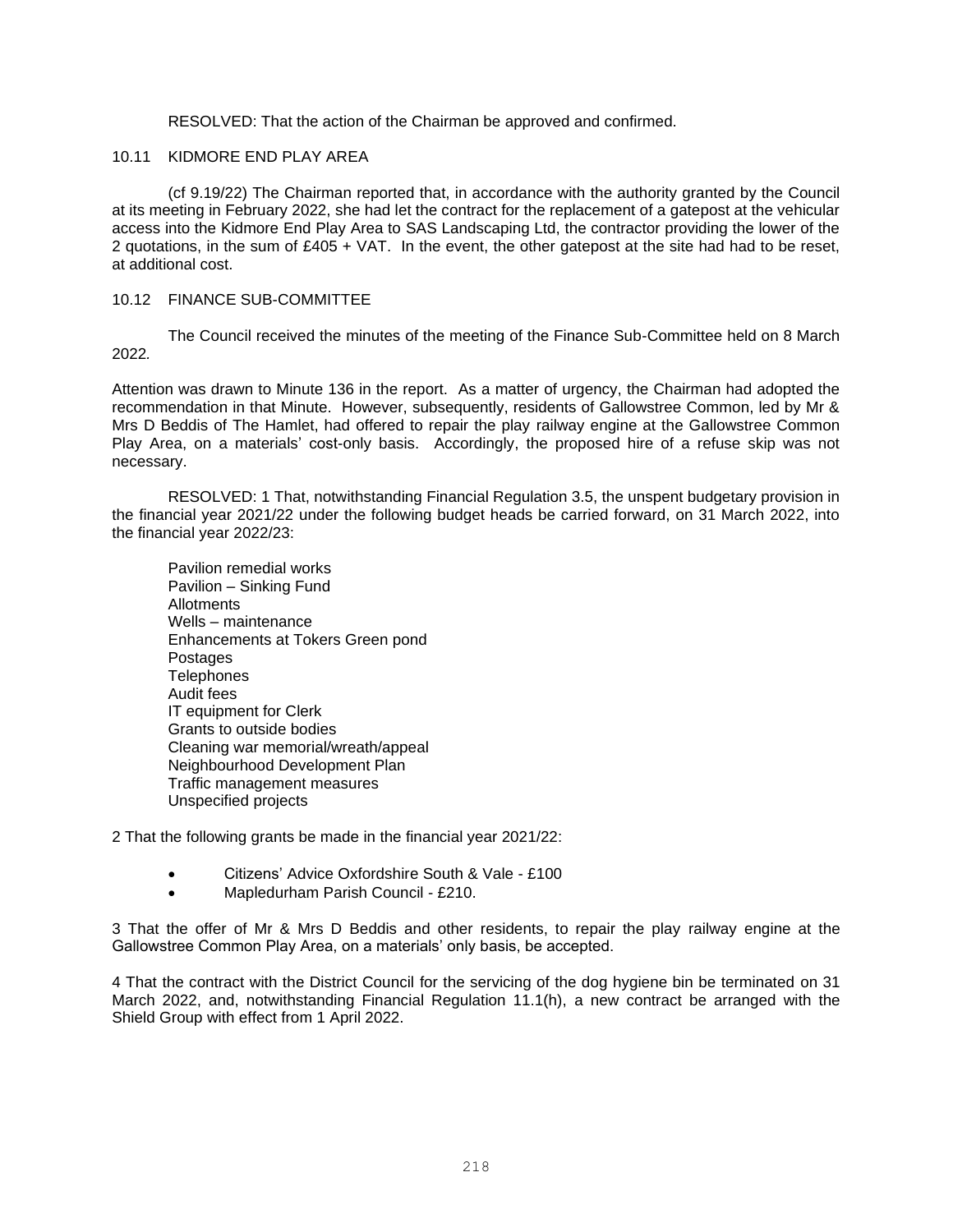### 10.13 FINANCE

(i) Balances

The Clerk reported that balances at the bank totalled £27,126.20.

(ii) Account paid

It was reported that, as a matter of urgency, and in accordance with Financial Regulation 5.2, the Chairman had approved the following payment on 26 February 2022:

Radcot Guttering – Guttering for Pavilion (deposit) example 2,302.20

RESOLVED: That the action of the Chairman be approved and confirmed.

(iii) Accounts for payment

RESOLVED: That the following accounts, listed in the schedule under Financial Regulation 5.2, be approved for payment:

| Vines Farm - Cutting roadside hedges at allotments                   | £216.00 |
|----------------------------------------------------------------------|---------|
| Mr J M Ducker - Lock for barrier at Gallowstree Common well          | £6.80   |
| Dr C D Aldridge - Photocopying Parish Newsletter                     | £46.00  |
| SAS Landscaping Ltd - Gate posts at Kidmore End play area            | £600.00 |
| South Oxfordshire District Council - Emptying dog hygiene bin        | £107.64 |
| Kidmore End Playing Fields Committee - Hire of Pavilion for meetings | £48.00  |
| Citizens' Advice Oxfordshire South & Vale - Grant                    | £100.00 |
| Mapledurham Parish Council - Grant re Rokeby Recreation Ground       | £210.00 |
| R F Penfold – Salary net of Income Tax (including arrears)           | £177.80 |
| HM Revenue & Customs - Income tax deducted                           | £118.13 |
|                                                                      |         |

## 10.14 CONSULTATION ON PLANNING MATTERS

### (i) Decisions

The Council noted that the applications for

side and rear extension, including first floor study, at Ambleside, Tokers Green Lane, Tokers Green;

demolition of existing dwelling and erection of a 3-bedroom 2 storey dwelling and a detached 4 bedroom dwelling at Holmsdale, Tokers Green Lane, Tokers Green;

demolition of existing dwelling and erection of replacement dwelling at Pool Cottage, Cane End

had been permitted conditionally.

(ii) Action of Plans Sub-Committee

RESOLVED: That the action of the Plans Sub-Committee in respect of the following applications, as set out in the register of action, be approved:

demolition of existing bungalow and garage, construction of new 4-bedroomed dwelling at Leewood, The Hamlet, Gallowstree Common;

side and rear extension at Felix Lodge, Wood Lane, Kidmore End (amended plan);

proposed replacement of stables, stores and outdoor arena for equestrian use at Kidmore Farm, Tanners Lane, Chalkhouse Green;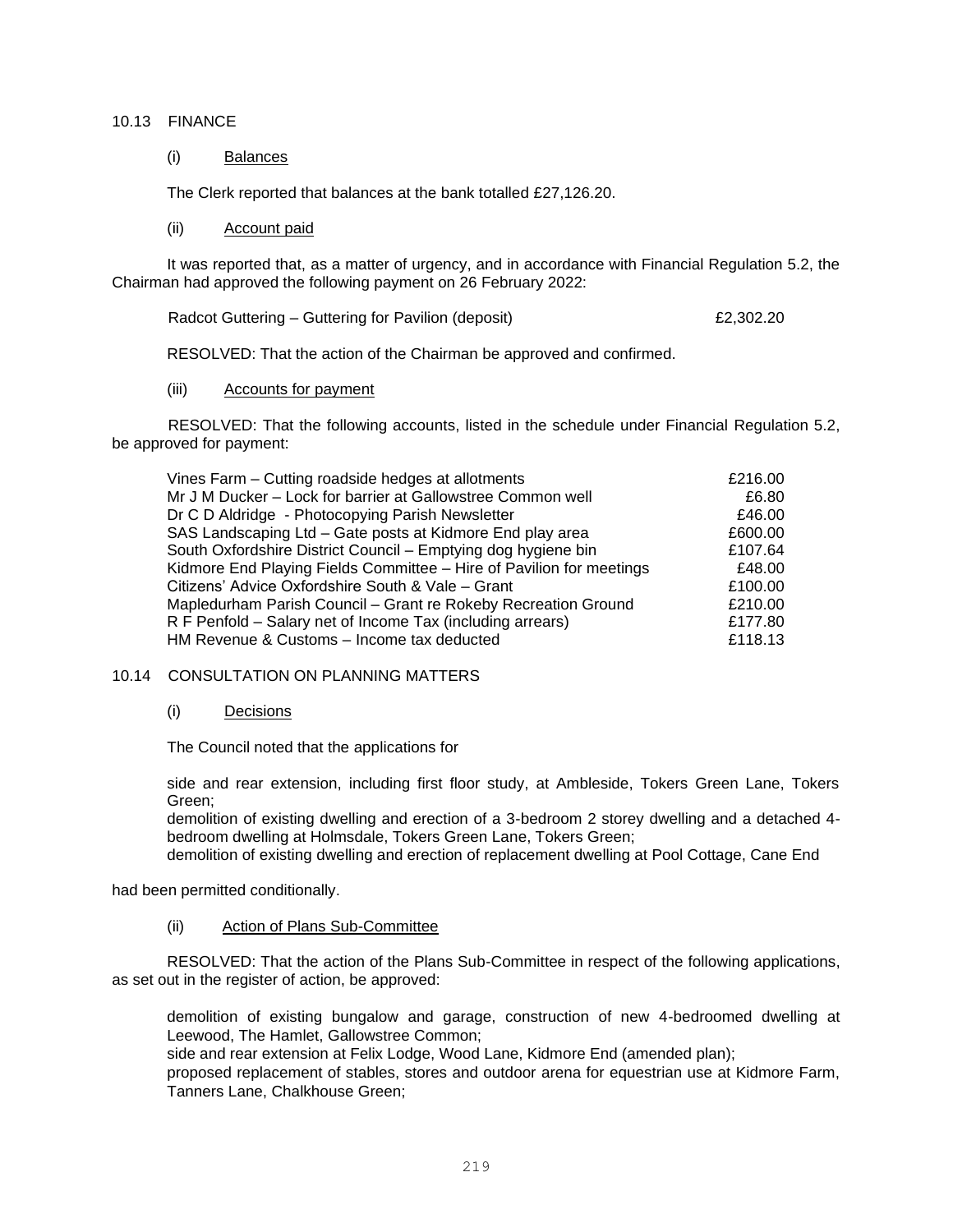erection of 4 detached dwellings with parking and on-site turning on land between Coopers Pightle and Butlers Orchard, Kidmore End (amended plan); alterations and extensions at Nutlowe, Elm Road, Tokers Green.

# (iii) Application for development at Kano, Wood Lane, Kidmore End

(cf 9.08(iii)/22) It was reported that, after the submission of the Council's response to the application for erection of a 2-storey dwelling with detached garage at Kano, Wood Lane, Kidmore End, members of the Kidmore End Neighbourhood Plan Steering Group had drafted a more detailed objection. The Steering Group had invited the Council to adopt that objection, perhaps for use if the application was referred to the District Council's Planning Committee. Members of the Plans Sub-Committee had supported the Steering Group's objection.

RESOLVED: That the objection to the application for erection of a 2-storey dwelling with detached garage at Kano, Wood Lane, Kidmore End drafted by the Kidmore End Neighbourhood Plan Steering Group be put before the District Council.

*(A copy of the objection is attached to the minutes to be signed*.*)*

# (iv) Fox Heath Gardens, Cane End

(cf 8.10(v)/22) The District Council's Development Management Team Leader (Applications) advised, in a letter, that as the development at Fox Heath Gardens, Cane End remained unoccupied, the development was not in breach of the requirement to provide the footway link to the bus stop. That said, elements of the landscaping scheme and boundary treatments were being investigated by his Council's Enforcement Team. The Team Leader had subsequently been advised by the Clerk that one of the dwellings appeared to have been occupied since October 2021.

The Council noted correspondence between the County Council and Bellwood Homes Ltd in which the County Council pointed out that some the fences and hedges at Fox Heath Gardens, fronting Reading Road and Horsepond Road, were unlawful encroachments on the public highway, and required the removal of the fence and hedge. The work was understood to be in hand.

# (v) Kerak, Chalkhouse Green Road, Kidmore End

(cf 9.09(iii)/21) In the letter from the District Council mentioned in Minute 10.14(iv) above, it was reported that although the District Council had resolved to grant planning permission for the retrospective change of use of Kerak, Chalkhouse Green Road, Kidmore End, this had been subject to the completion of a legal agreement to cover the cost of travel plan monitoring by the County Council. That agreement had yet to be completed by the applicant.

# (vi) Summer Cottage, Cane End – alleged unauthorised development

Ms C Skinner, of Reading Road, Cane End, had forwarded copies of e-mails she had sent to the District Council's Planning Enforcement Team, drawing attention to what she considered unauthorised development at Summer Cottage (and Summer Barn), Cane End.

Another resident of Cane End had contacted the Vice-Chairman orally with his concerns about development at Summer Cottage, and had subsequently submitted, anonymously, a dossier on the subject.

RESOLVED: That the dossier from the resident of Cane End on alleged unauthorised development at Summer Cottage, Cane End be forwarded to the District Council.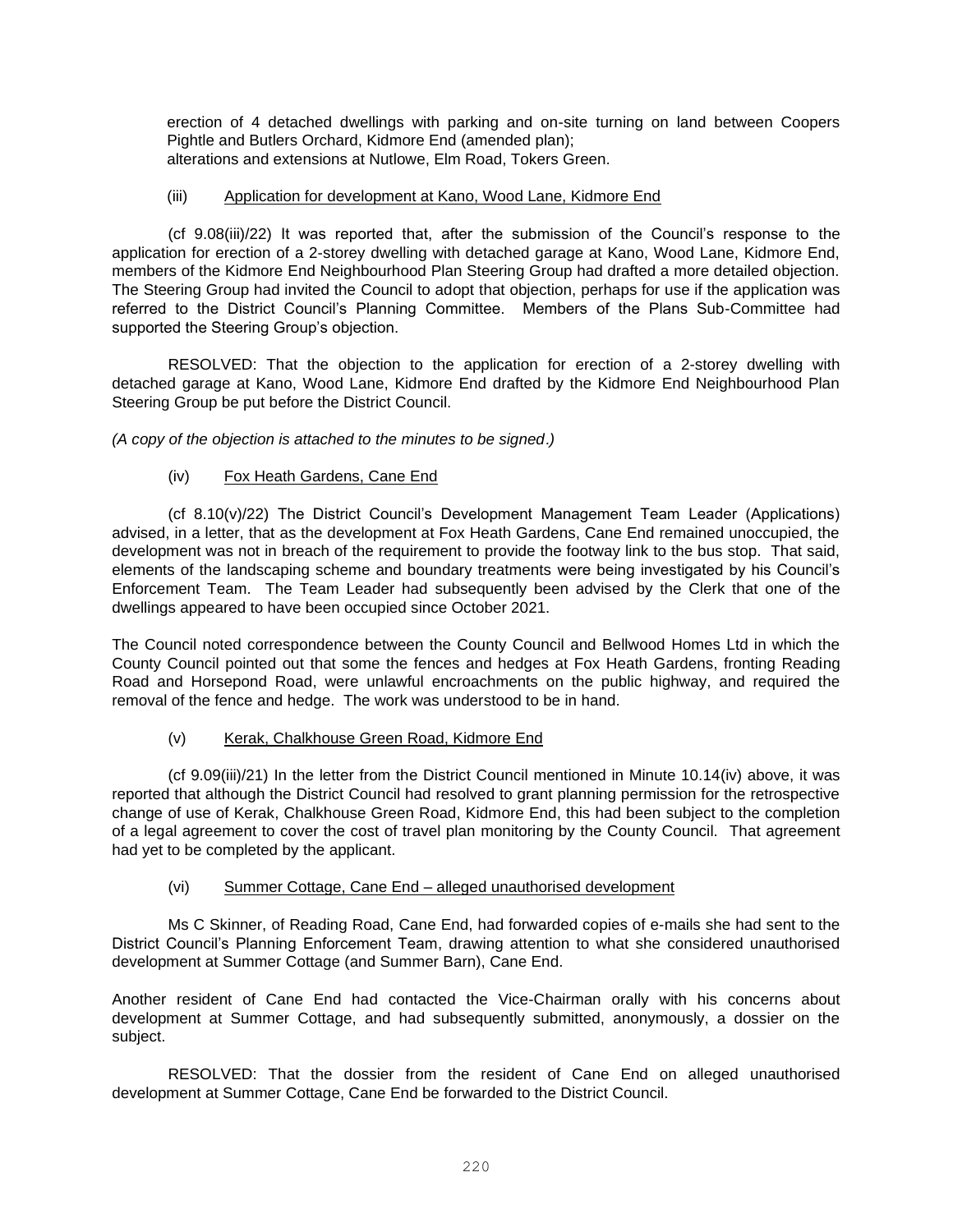## (vii) The Piggery, Gravel Hill, Emmer Green

(cf 10.08(iii)/22) It was reported that the District Council was considering an application claiming that the demolition of the existing workshops and erection of 2 detached dwellings at the Piggery, Gravel Hill, Emmer Green was permitted development.

# (viii) Reading Golf Club

(cf 8.10(vi)/22) The Council noted that the application for the development of that part of the Reading Golf Club course with the Borough of Reading (the third such application) had been considered by the Borough Council's Planning Applications' Committee on 2 March 2022. The Council had been invited to speak at the meeting, but the Chairman had decided not to take up the application, given that residents of the Borough, and organisations based there, had greater priority. The Committee had accepted officers' advice, and had approved the application.

The applicants had also appealed to the Secretary of State against the decision of the Borough Council to refuse the second application.

By e-mail, Keep Emmer Green (KEG) had urged the Council to support the request for the application to be "called in", to be determined by the Secretary of State.

RESOLVED: That the Secretary of Sate for Levelling Up, Housing and Community be advised that the Council supports the request by Councillor C Mitchell of the Reading Borough Council for the Secretary of State to invoke his powers under Section 77 of the Town & Country Planning Act 1990, as amended, to call-in the application for the development of that part of the Reading Golf Club course within the Borough.

# (ix) Design Guide

(cf 9.08(vii)/22) It was reported that comments, as drafted by Mr J M Ducker, had been submitted on the District Council's draft Joint Design Guide.

## (x) Central and Eastern Berkshire Minerals and Waste Plan

(cf 10.08(viii)/21) The Planning Policy Team Leader at Reading Borough Council, advised, by email, that Bracknell Forest Council, Reading Borough Council, the Royal Borough of Windsor & Maidenhead and Wokingham Borough Council were consulting on modifications to their joint Minerals and Waste Plan from 28 February to 11 April 2022.

## 10.15 LAND AT JUNCTION OF WOOD LANE AND HORSEPOND ROAD, GALLOWSTREE COMMON

Members were reminded of the parcel of land south east of the junction of Horsepond Road and Wood Lane, Gallowstree Common, which appeared to be highway waste, resulting from the realignment of the junction in the 20<sup>th</sup> century. It had been assumed, certainly since 1973, that the land formed part of the highway, and/or was owned by the County Council.

The land was mentioned in the Kidmore End Neighbourhood Development Plan (NDP) as an important green space. The County Council had commented, in connection with NDP, that the land was not owned by the County Council, but was registered village green. On the instruction of the Chairman, the Clerk had written to the Chief Executive of the County Council to clarify the ownership and status of the land, and to enquire whether her Council would contest the registration of land as village green.

In a letter, the County Council's Corporate Director of Environment and Place acknowledged that there was an error in his Council's response to the draft NDP – the land in question was partly owned by his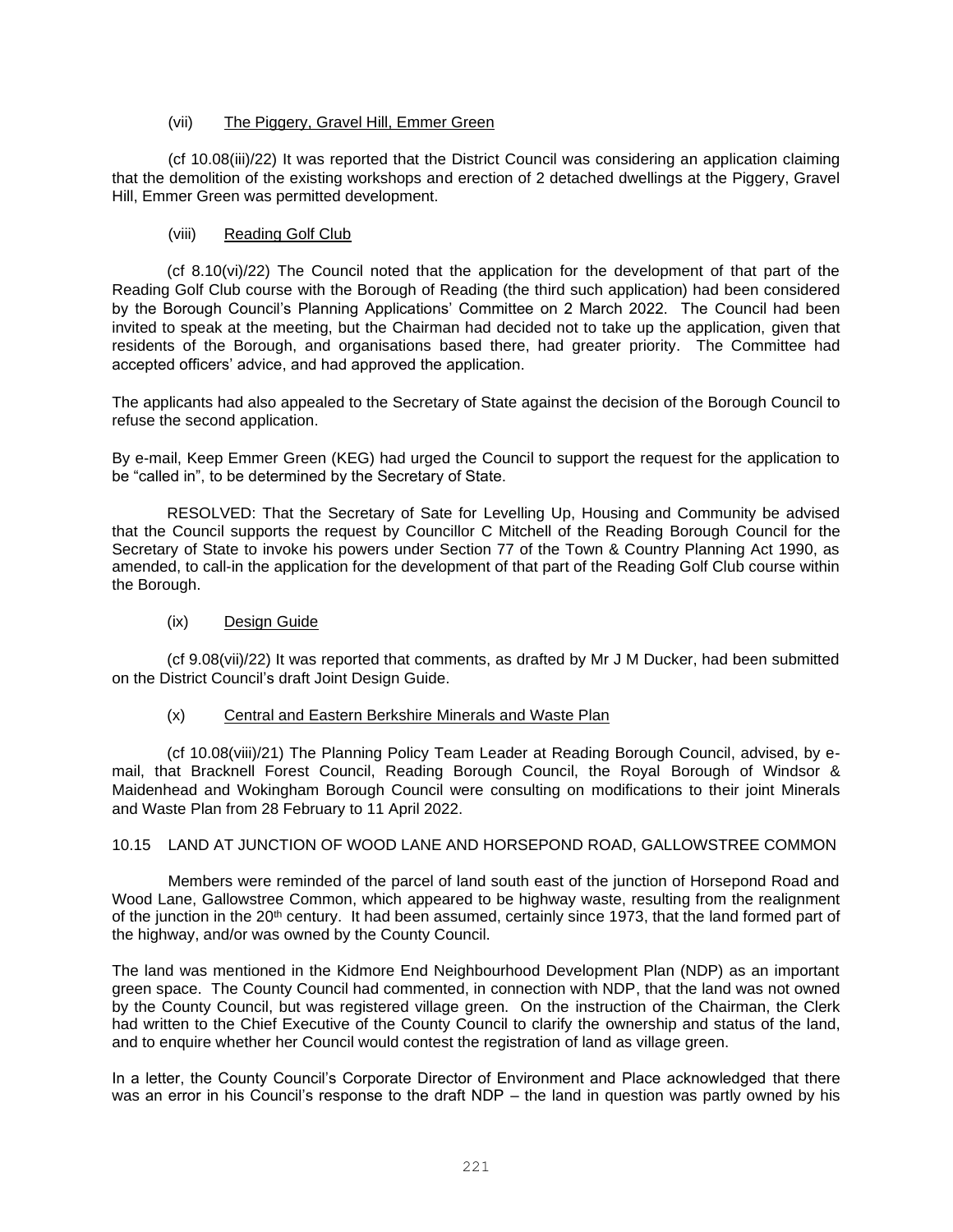Council and was not registered as village green. The County Council owned the land to the east of the junction, but not the original, straight-line, approach of Wood Lane: that latter land was unregistered, but was highway land. As to registering the land as village green, because it formed part of the highway, no application to register it would succeed.

*(This land is also referred to in Minute 10.09 above)*

#### 10.16 OXFORDSHIRE ASSOCIATION OF LOCAL COUNCILS

The Council noted an update for members published by the Oxfordshire Association of Local Councils in February 2022, with particular reference to the paragraphs about chairs' Q & A sessions, Operation London Bridge, Section 137 expenditure and the OALC training programme.

RESOLVED: That the Chairman and Ms S Matthews be appointed to discuss issues about Operation London Bridge with the established church authorities.

### 10.17 TOKERS GREEN – 20 MPH SPEED LIMIT

(cf 7.07/21) It was noted that the signs had been erected on Dysons Wood Lane, Rokeby Drive and Tokers Green Lane, Tokers Green, denoting the 20mph speed limit, which had been brought into effect earlier in the month .

Comment was made that the reduced limit did not extend south in Tokers Green Lane from the old dairy to the County boundary, a matter of regret.

## 10.18 CHILTERNS AREA OF OUTSTANDING NATURAL BEAUTY

(cf 10.10/20) Mr D Woodward, the Chair of Eye & Dunsden Parish Council, by e-mail, drew attention to the national consultation on new protected landscapes, and enquired whether this afforded an opportunity again to press for the enlargement of the Chilterns Area of Outstanding Natural Beauty (AONB). He suggested an inter-parish group to foster this approach.

Bearing in mind that it was the Council's policy to secure the inclusion of the whole Parish within the AONB, it was

RESOLVED: 1 That the Council support the inter-parish approach to expand the boundaries of the Chiltern Area of Outstanding Natural Beauty in southern South Oxfordshire.

2 That Ms S M Biggs be appointed to lead the exercise for the Parish.

#### 10.19 CLERK'S SALARY

In accordance with the decisions of the Council in 2005 and 2019, following agreement reached nationally as to salary scales, the Clerk's salary would be £3,030 per annum, with effect from 1 April 2021.

#### 10.20 GIGACLEAR LTD

With a letter, the Head of Strategic Partnerships of Gigaclear Ltd enclosed a network access agreement seeking to install fibre broadband equipment on land owned by the Council, on a pole at the entrance to the Gallowstree Common Recreation Ground.

RESOLVED: That consideration of the network access agreement be deferred to the next meeting.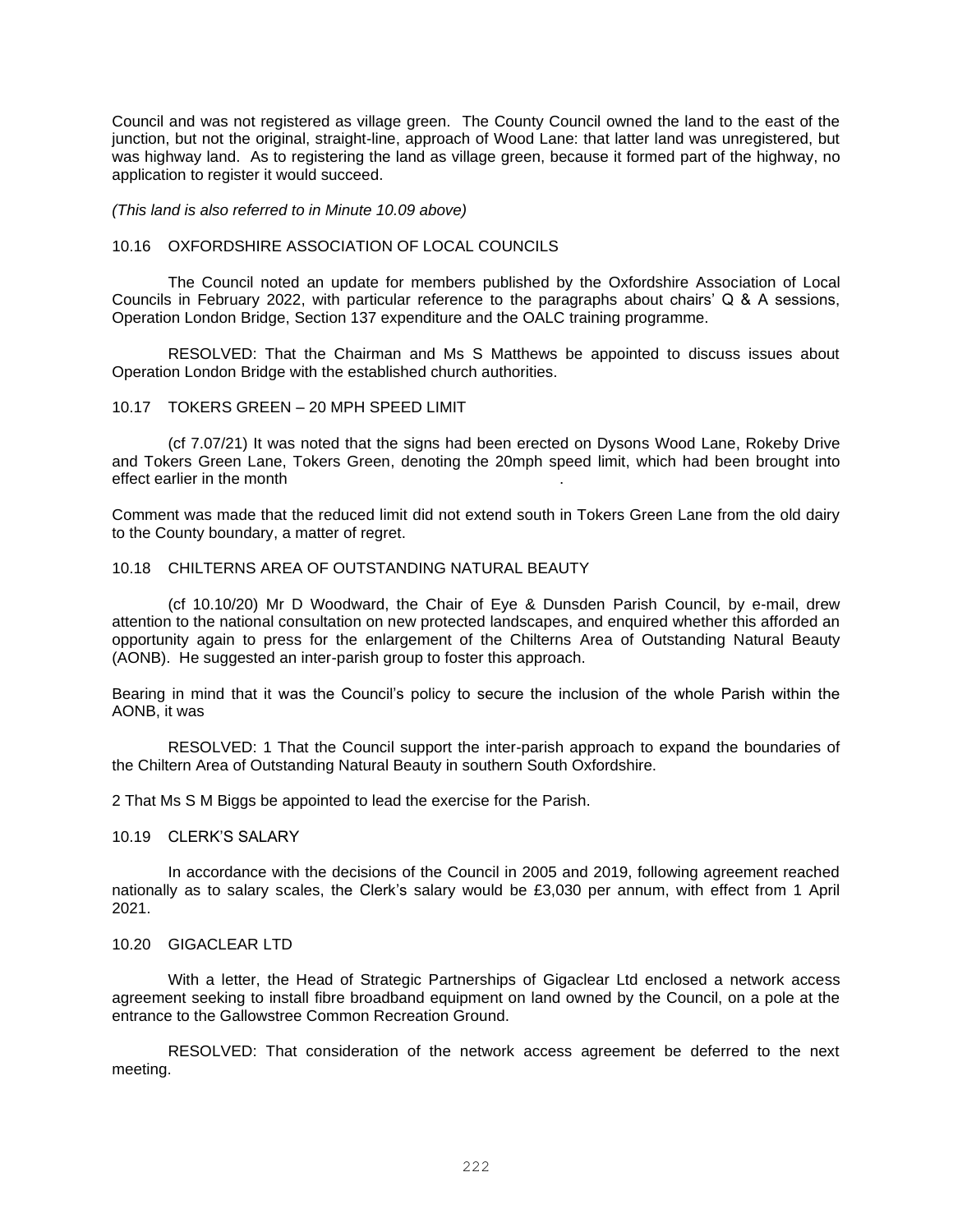# 10.21 KIDMORE END PLAYING FIELDS COMMITTEE

The Council considered a report (21/22 - 27) of the Clerk advising it of the outcome of the meeting of the Kidmore End Playing Fields Committee held on 14 March 2022.

RESOLVED: 1 That the report be noted.

*2* That consideration of the request for approval to the creation of a fenced storage compound at the northern corner of the Gallowstree Common Recreation Ground, as a change of use of the Ground, be deferred, pending circulation of a plan showing the proposed compound.

## 10.22 DIAMOND JUBILEE PAVILION, GALLOWSTREE COMMON RECREATION GROUND

### The Chairman had given notice of the following motions

"1. The parish council would like to instruct KECC to remove the pallets and outdoor bar area from the veranda on the pavilion by 30 April. They are unsightly and pose a fire hazard.

"2. The parish council would like to instruct the KEPFMC to fill the hole under the pallet at the rear of the pavilion".

Following discussion, the Chairman accepted amendments to the motions. The amended motions were put to the vote and declared carried

RESOLVED: 1 That the Parish Council requires Kidmore End Cricket Club to remove the pallets and outdoor bar area from the veranda of the Pavilion, as, given the total relaxation of restrictions relating to the Covid-19 pandemic, the pallets and outside bar are no longer required.

2 That the Kidmore End Playing Fields Committee be instructed to cover safely and securely the hole under the pallet at the rear of the Pavilion, near the bin store.

## 10.23 ANNUAL PARISH MEETING

RESOLVED: That the Annual Parish Meeting be held on 20 April 2022 at 7.30pm.

### 10.24 CELEBRATIONS OF THE PLATINUM JUBILEE OF HM THE QUEEN

It had been intended to discuss the local events arranged in celebration of the Platinum Jubilee of HM the Queen, but time did not permit this

### 10.25 UKRAINIAN REFUGEES

The Council noted a report (21/22 - 28) by Mr J M Ducker concerning proposals by residents of Gallowstree Common to house and support refugees from the Russian invasion of Ukraine and a briefing from the National Association of Local Councils, received via the Oxfordshire Association, on what parish councils might do to support refugees.

### 10.26 EXCLUSION OF PUBLIC

RESOLVED: That the public be excluded from the meeting, pursuant to Section 100A(4) of the Local Government Act 1972, during consideration of the following item on the grounds that exempt information, under paragraphs of Schedule 12A of the Act shown below, would be discussed:

Item **Paragraph** 

Minutes 5